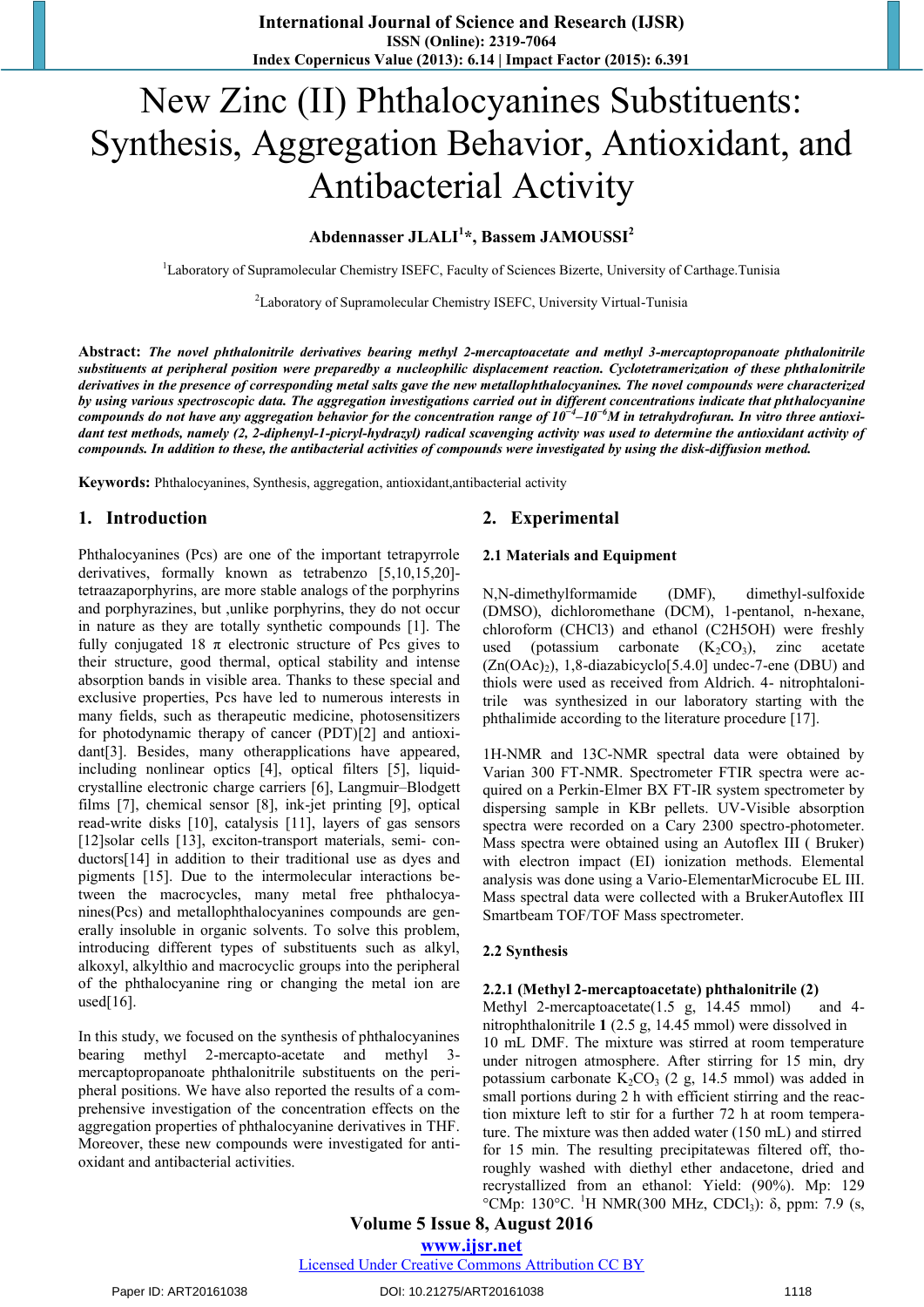1H-Ar); 7,6-7.7 (2d, 1H-Ar); 7,4 (d,1H-Ar); 4,1 (s, 2H, - CH<sub>2</sub>); 3,5 (s, 3H, -CH<sub>3</sub>).<sup>13</sup>C NMR (75 MHz, CDCl<sub>3</sub>): δ, ppm: 172.4, 145.6, 136.1, 130.7, 120.8, 117.3, 115, 54.2, 35.1 FTIR  $v_{\text{max}}/cm^{-1}$ : 3005 (C-H), 2226 (C≡N), 1735,1750 (C=O), 1641, 1603 (C=C), 1437, 1408, 1387 (C-H), 910-827 (C-S-C). Anal calculated for  $C_{11}H_8O_2N_2S$ : C, 56.83; H, 3.44; N, 12.05; S, 13.80%; Found: C, 56.87; H, 3.40; N, 12.44; S, 13.51 %. Mass m/z (EI, 30 eV): M<sup>+</sup> 232.26.

#### **2.2.2(Methyl 3-mercaptopropanoate) phthalonitrile(3)**

The synthesis for **3** was the same as for **2** except methyl 3 mercaptopropanoate (1.7 g, 14.45 mmol) was employed instead of methyl 2-mercaptoacetate. The amounts of the reagents were the same as for **2**. Yield: (87%). Mp: 132 °C. <sup>1</sup>H NMR(300 MHz, CDCl<sub>3</sub>):  $\delta$ , ppm: 7.9 (s, 1H-Ar); 7,6-7.7 (2d, 1H-Ar); 7,4 (d, 1H-Ar); 3,8 (s, 3H, -CH<sub>3</sub>); 3.2-3.15 (m, 2H, -CH<sub>2</sub>), 2.6-2.57 (m, 2H, -CH<sub>2</sub>).<sup>13</sup>C NMR (75 MHz, CDCl3): δ,ppm: 175.2, 150.4, 136.1, 133.2, 125.4, 120.3, 115.7, 54.9, 34.1, 31.3.FTIR  $v_{\text{max}}/cm^{-1}$ : 3020 (C-H), 2232, (C≡N), 1735 ,1750 (C=O), 1671, 1605 (C=C), 1441, 1418, 1390 (C-H), 914-839 (C-S-C). Anal calculated for  $C_{12}H_{10}O_2N_2S$ : C, 58.46; H, 4.06; N, 11.36; S, 12.99%; Found: C, 58.40; H, 4.12; N, 11.31; S, 13.04 %. Mass m/z  $(EI, 30 eV): M^+ 246.29.$ 

#### **2.2.3 2,10,16,24–Tetrakis (methyl 2-mercaptoacetate) phthalocyanine zinc (II) (4)**

A mixture of compound **2** (0.1 g, 0.448 mmol), anhydrous zinc acetate $Zn(OAc)_{2}$  0.097 g, 0.448 mmol) and 1,8diazabicyclo[ 5.4.0] undec-7-ene (DBU) (0.1 mL, 0.67 mmol) indry 1-pentanol (2 mL) was stirred and heated at reflux temperature under an argon atmospherefor 12 h. After cooling to room temperature, the reaction mixture was precipitated by adding it drop wise into n-hexane. The crude product was precipitated, collected by filtration and washed with hot hexane, ethanol and methanol. The crude green product was further purified by chromatography over a silica gel column using  $CH_2Cl_2$ and a mixture of  $CH_2Cl_2$ –ethanol (10:1 by volume), as eluents. Yield 39%.  $^{1}$ H NMR (300 MHz, CDCl3): δ, ppm: 7.54–7.06 (m, 8H, Ar–H); 6.88 (s, 4H, Ar– H); 4.25 (m, 8H, -CH<sub>2</sub>); 3.7 (s, 12H, -CH<sub>3</sub>). FTIR  $v_{\text{max}}/cm^{-1}$ : 3098 (C-H), 1745-1725 (C=O), 1437–1407 (C=C), 1290- 1095 (C-O),716 (C-S-C).UV–Vis (THF)  $\lambda_{\text{max}}$ , nm (log ε): 340(4,42) 616(4,18), 678(4,49).MALDI-TOF-MS m/z: Calc.: 985.50. Found: 987.09  $[M+2]^+$  for  $C_{44}H_{32}N_8S_4O_8Zn$ .

#### **2.2.4 2, 10, 16, 24–Tetrakis4 (methyl 2-hydrosulfonylacetate) phthalocyanine zinc (II) (5)**

The procedure is the same with the synthesis of compound **5**, except it is the compound **3** that will be used instead of compound **2**. Yield 37%. <sup>1</sup>H NMR (300 MHz, CDCl<sub>3</sub>): δ, ppm: 8.01(m, 8H, Ar–H); 6.87(s, 4H, Ar–H); 4.1(s, 12H, -CH3); 2.65(m, 16H, -CH<sub>2</sub>) FTIR v<sub>max</sub>/cm<sup>-1</sup>: 3090 (C-H), 1750-1705 (C=O),1420–1405 (C=C), 1273-1080 (C-O),698 (C-S-C).UV– Vis (THF)  $\lambda_{\text{max}}$ , nm (log ε): 340(4,42) 616(4,18), 678(4,49).MALDI-TOF-MS m/z: Calc.: 1041.48. Found: 1042.61  $[M+1]$ <sup>+</sup> for C<sub>48</sub>H<sub>40</sub>N<sub>8</sub>S<sub>4</sub>O<sub>8</sub>Zn.

#### **2.3 Antibacterial effect of compounds**

In vitro antibacterial activity of DMSO solution of compounds was experimented against gram-positive bacteria (Micrococcus luteus (ATCC 9341), Bacillus subtilis (6051), Staphylococcus aureus (ATCC 6538) and Enterococcus hirae (ATCC10541), gram-negative bacteria (Escherichia coli (ATCC 10536) and Pseudomonas aeruginosa (ATCC 9027)) were appraised via the disk-diffusion method. 15 mL solution of compounds in DMSO at a concentration of 500 μg/mL, was used to soak the Sterile blank antibacterial test discs (6 mm diameter, Oxoid) which were later dried and placed on nutrient agar plates. The plates were incubated at 37℃ for 24 h, then the inhibition zones were measured in mm. Fifteen microliters of DMSO played the role of a negative control, while Amikacin (30 μg/disk) and Tetracycline (30  $\mu$ g/disk) were used as positive controls[18].

#### **2.4 DPPH radical scavenging activity**

DPPH (2,2-diphenyl-1-picryl-hydrazyl) radical scav-enging activity of all compounds was studied by applying the method described in literature with some modifications [19]. Briefly, 0.5 mL of DMF solution of the test compounds was added to 2 mL of methanolic solution of DPPH. The final concen-trations of the test compounds in the reaction mixtures were 5, 10, 25, 50 and100 mg/L. The mixture was shaken vigorously andhad been incubated for 30min at room temperature in the dark. The decrease in absorbance of DPPH at 517 nm was measured afterwards. A control reaction was experimented without the DMF solution of compounds. DMF solution was used as the blank control. The DPPH scavenging activity was calculated according to the equation:

#### **Scavenging activity(% control) =**  $(A_{control} - A_{sample})/A_{control} \times 100$

Where  $A_{sample}$  is the absorbance in the presence of sample and A<sub>control</sub>is the absorbance in the absence of sample, respectively. Experimental results were compared with Ascorbic acid and Trolox. The obtained data are the arithmetic mean of three measurements

## **3. Results and discussion**

#### **3.1 Synthesis and characterization**

The synthetic route followed for the synthesis of phthalonitrile derivatives **2** and **3**and novel thiol-derivatized zinc(II) phthalocyaninescomplexes **4** and**5** are given in**Scheme**1.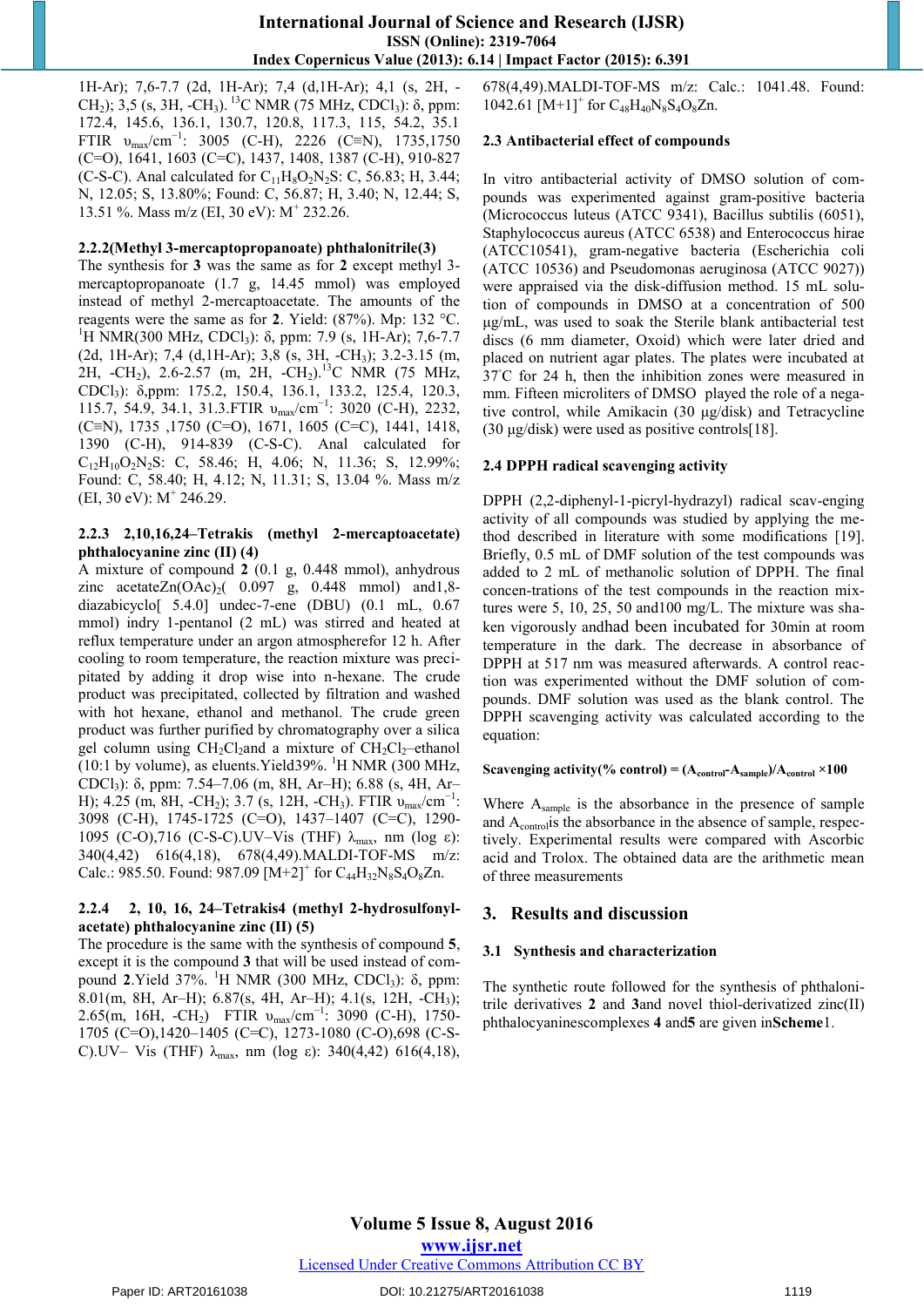

**Scheme 1**: The synthetic route of the novel compounds (**2- 5**).

Phthalonitrile derivatives **2** and **3** were obtained through the reaction of nucleophilic substitution reaction between 4 nitrophthalonitrile and methyl 2-mercaptoacetate or methyl 3-mercaptopropanoate at room temperature under nitrogen atmosphere in dry DMF in the presence of  $K_2CO_3$  as a basewith 87% yield (**Scheme 1**). This reaction has been used in the preparation of a variety of ether or thioether substituted phthalonitriles[20], [21]. Cyclotetramerization of the phthalonitrile derivatives 2 and 3 in a high-boiling solvent npentanol in the presence of a few drops 1,8 diazabicyclo[5.4.0]undec-7-ene DBU as a strong base and anhydrous  $Zn(CH_3COO)_2$  at reflux temperature under a nitrogen atmosphere afforded the zinc phthalocyanines**4** and **5**. Purification of the novel synthesized phthalocyanines was achieved by column chromatography on silica gel by using  $CH_2Cl_2$  and  $C_2H_5OH$  mixtures as the eluent. The route for the synthesis of compounds (**2**–**5)** is shown in **Scheme 1**. The characterization of the compounds was carried out by the combination of several methods, including elemental analysis, IR,  ${}^{1}H$  NMR,  ${}^{13}C$  NMR, mass characterization techniques and UV–vis spectra. The compounds structures were confirmed by the results of these analyses.

The -C≡N band in the IR spectrum of compound **2** was observed, as expected, at 2226 and 2232 cm−1 for **3**. Also the appearance of new absorptions at 910-827 and 914-839 cm−1 belonging to (C- S –C) confirmed the proposed structures of the compounds 2 and 3 respectively. In the  $H$  NMR spectrum of compound  $3$ , the CH<sub>2</sub> protons and the other CH<sub>2</sub> were observed at  $\delta = 2.6$ -2.57 and  $\delta = 3.2$ -3.15 ppm as multiplet, respectively. The aromatic protons appear at  $\delta = 7.9 - 7.4$ . The singlet CH<sub>3</sub>protons were at  $\delta = 3.8$  ppm. The structure of compound  $\hat{3}$  is confirmed by<sup>13</sup>C NMR spectrum. Stable molecular ion  $[M]$ <sup>+</sup> peaks m/z at 232.26 and 246.29 in the mass spectra of compounds **2** and **3** were reflected that target compounds were successfully prepared. The most important proof of the cyclotetramerization of nitrile groups is the absence of the - C≡N vibrations at 2226 cm<sup>-1</sup> and 2232 cm−1for compounds **2** and **3** respectively in IR spectra of the substituted phthalocyanine compounds (**4** and **5**). The rest of the spectra were not very different from that of the corresponding phthalonitrile compounds.

## **3.2Ground state electronic absorption and aggregation properties**

All substituted zinc (II) phthalocyanines were soluble in most of organic solvents such as tetrahy-drofuran (THF),dichloromethane(DCM) and dimethyl sulfoxide(DMSO). Phthalocyanines display typical electronic spectra with two absorption regions, one is called Q-band at around 600–700 nm and arise from  $\pi-\pi$  n transitions from highest occupied molecular orbital (HOMO) to the lowest unoccupied molecular orbital (LUMO)of the Pc ring, other one is called B-band at around300–350 nm and result from deeper  $\pi$  levels-LUMOtransitions [22]. The spectral data are listed in **Table 1**.

**Table 1:** UV–visible data for the phthalocyanine compounds **5**–**6**

| Compound | <b>Solvent</b> | $\lambda$ <sub>max</sub> /nm (log $\epsilon$ /dm <sup>3</sup> mol <sup>-1</sup> cm <sup>-1</sup> ) |                      |  |
|----------|----------------|----------------------------------------------------------------------------------------------------|----------------------|--|
|          |                | <b>B</b> band                                                                                      | O band               |  |
|          | THF            | 340(4,42)                                                                                          | 616(4,18), 678(4,49) |  |
|          | THF            | 348(4,18)                                                                                          | 615(3,83), 681(4,34) |  |

Aggregation is usually depicted as a coplanar association ofrings progressing from monomer to dimer and higher order complex. It is dependent on the concentration, nature of the solvent,nature of the substituents, complexed metal ions and temperature. Non-aggregated phthalocyanines have received considerableattention. Phthalocyanine compounds have a high aggregation tendency due to the interaction between their 18  $\pi$  electron systems and the aggregation decreases the solubility of these compounds in solvents. These compounds, normally with thioester substituents,possess good solubility, which can facilitate the purification andcharacterization processes. The non-aggregated nature can alsoprevent undesirable effects arising from stacking of molecules [23].Generally the increasing concentration of Pcs leads to aggregation, which is observed by the position of Q bands, which shift tohigher energies by a parallel decrease in the molar absorption. Theaggregation behavior of the phthalocyanine complexes **4** and **5**were also investigated at different concentrations in THF(**Figure 1** for compound **4**and **Figure 2** for compound **5**).



**Figure 1: T**he aggregation behavior of phthalocyanine**4**

## **Volume 5 Issue 8, August 2016 www.ijsr.net** Licensed Under Creative Commons Attribution CC BY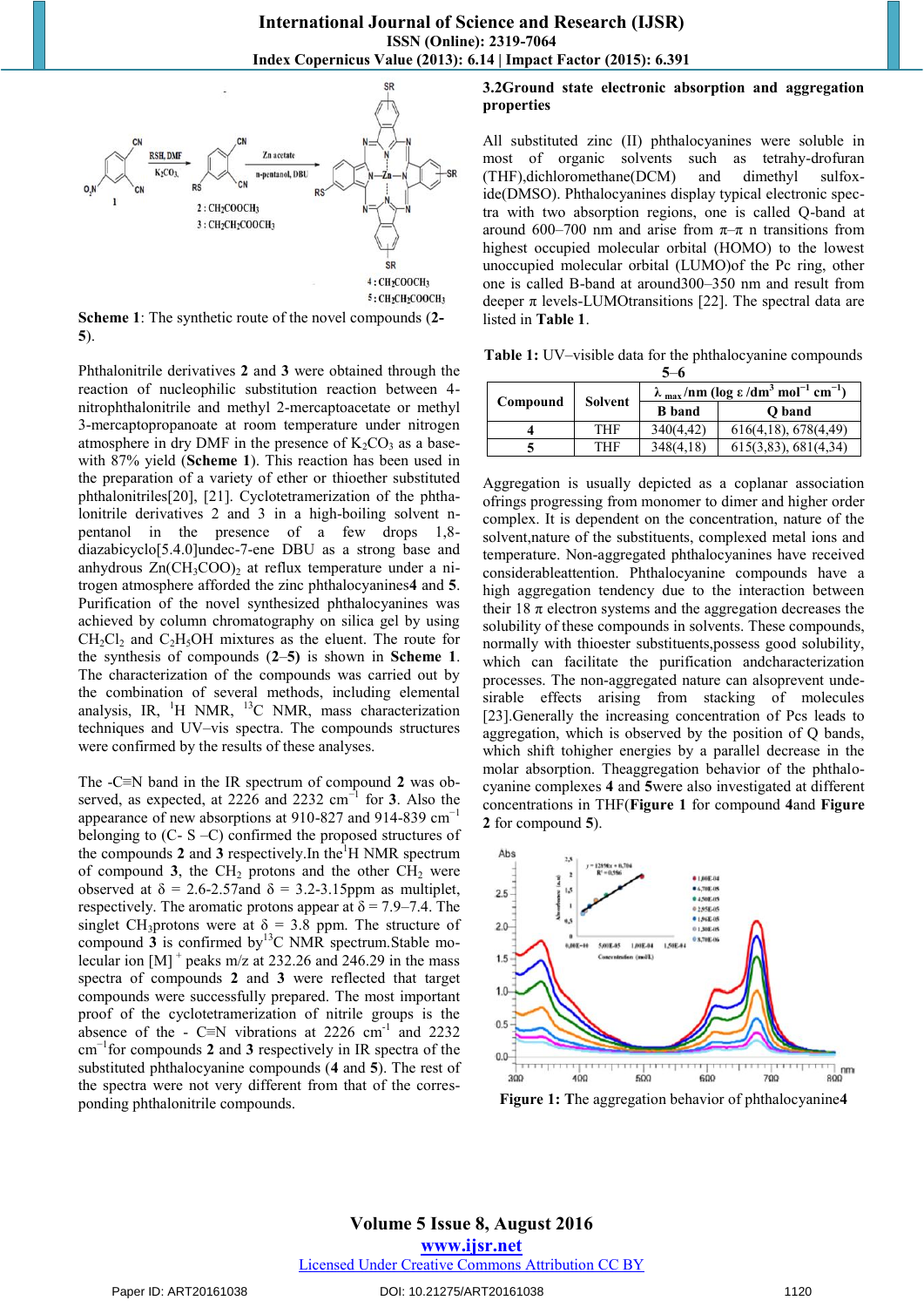

**Figure 2: T**he aggregation behavior of phthalocyanine**5** 

In THF, asthe concentration was increased, the intensity of absorption of the Q band corresponding to monomeric species also increased andthere were no new bands due totheaggregated species for bothof the complexes. Beer–Lambert law was obeyed in the concentrations ranging from  $8.7\times$  $10^{-6}$ to 1 ×  $10^{-4}$ for compound 4 and from 3.2×  $10^{-6}$ to 1 × 10−5M for compound **5**, respectively. Dueto the nature of methyl 2-mercaptoacetate and methyl 3-mercaptopropanoate substituents, it can clearly be concluded that the phthalocyaninesderivatives (**4** and **5**) did not show aggregation in THF for the studied concentrations.

## **3.3 Scavenging activity on DPPH radicals**

DPPH free radical scavenging activity is described as a simple, fast, widely used and suitable method independent of sample polarity for measuring of many samples for free radical scavenging ability [24], [25]. DPPH certainly accepts an electron or hydrogen radical to become a stable diamagnetic molecule which is relatively stable nitrogen centered free radical [26]. This activity can be used to quickly determine the antioxidant capacity [27]. Newly synthesized compounds **4** and **5** were experimented for free radical scavenging ability. Ascorbic acid and Trolox were used as standard compounds. The DPPH free radical scavenging activity increased with the increasing concentrations of studied compounds **4** and **5** (**figure3**).



**Figure 3**: Radical-scavenging activity on DPPH radicals (%) of thecompounds

The maximum free radical scavenging activity was found as 44.8% for compound 5 at the concentration of 100 mg/L and the mini-mum DPPH activity was found to be 17.6% with 6 at 100 mg/mL. The results revealed that all of the DMF solution of compounds showed low DPPH radical scavenging activity compared to Ascorbic acid and Trolox.

#### **3.4 Antibacterial activity**

In this study, antibacterial activity of compounds was also investigated.The phthalocyanine compounds were studied for in vitro antibacterial activity by the disk diffusion method. The results of antibacterial activities of test compounds are demonstrated in **Table 2**.

**Table 2:** Antimicrobial activity of compounds and standard antibiotics

| <b>Bacteria</b> | Compounds and standard antibiotic disks <sup>a</sup> |  |    |    |  |
|-----------------|------------------------------------------------------|--|----|----|--|
|                 |                                                      |  |    | ĽЕ |  |
| P. aeruginosa   |                                                      |  | 20 | 24 |  |
| E. coli         |                                                      |  | 24 | 24 |  |
| S. aureus       |                                                      |  | 22 | 24 |  |
| M. luteus       |                                                      |  |    |    |  |

a<br>Inhibition diameter in millimeters.  $AK = Amikacin$  (30 μg), TE = Tetracycline  $(30\mu g)$ 

It was obtained that, compounds **4**and **5** showed antibacterial activity against all bacteria. These observations are similar to earlier report by Tarafder et al. [28]. Among the tested compounds, compound **5** showed higher antibacterial ability followed by compound **4** against all studied bacteria. However, the tested standard antibiotics exhibited more antibacterial activity than the phthalocyanine complexes.

#### **4. Conclusion**

In conclusion, the present work describes the synthesis andcharacterization of phthalocyanines bearing methyl 2 mercaptoacetate and methyl 3-mercaptopropanoate substituents on the peripheral positions have been reported and these new complexes were characterized by elemental analysis, FTIR, <sup>1</sup>H NMR spectroscopy, electronic spectroscopy and mass spectrometry. The synthesized phthalocyanine complexes show excellent solubility in organic solvents such as,  $CHCl<sub>3</sub>$ ,  $CH<sub>2</sub>Cl<sub>2</sub>$ , THF, DMF and DMSO. The aggregation behaviors of compounds **4** and **5** were investigated. These phthalocyanines showed monomeric behaviors in THF for studied concentration ranges. In addition, the antioxidant and antibacterial activities of compounds were investigated. With regard to the scavenging effect on free radical scavenging activity, compound **5** was the highest at concentration of 100 mg/L whereas the other compounds were low. All compounds were screened for antibacterial activity and the highest antibacterial activity of compounds **4** and **5** exhibited moderate to good activity against M. luteus and P. aeruginosa, respectively

#### **References**

[1] N.B. McKeown, Phthalocyanines Materials – Synthesis, in: Structure and Functions, Cambridge University Press, Cambridge, 1998.

## **Volume 5 Issue 8, August 2016**

**www.ijsr.net**

Licensed Under Creative Commons Attribution CC BY